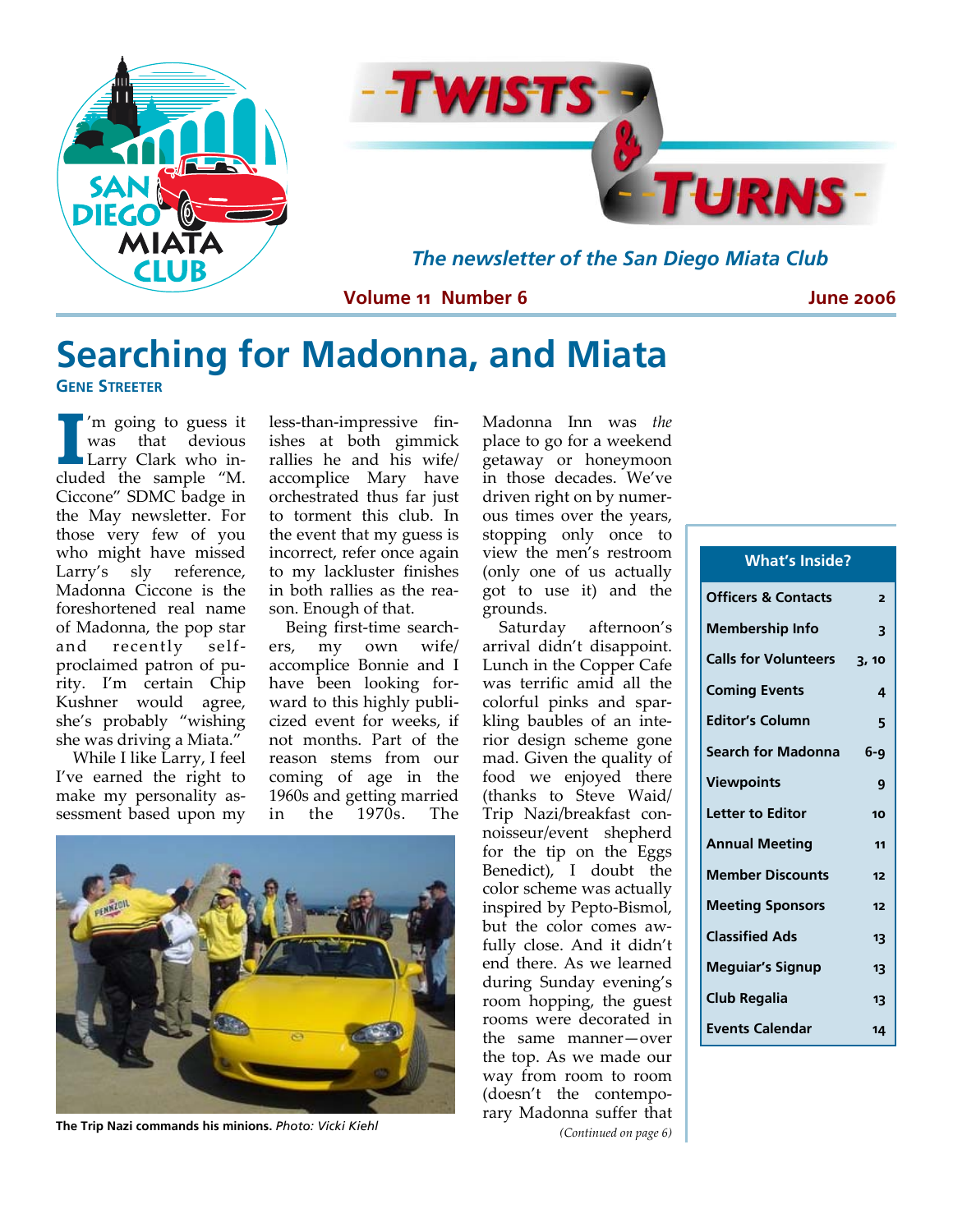# **SDMC Officers**

![](_page_1_Picture_1.jpeg)

Sue Hinkle President

![](_page_1_Picture_3.jpeg)

![](_page_1_Picture_4.jpeg)

Brenda Kay **Secretary** 

![](_page_1_Picture_6.jpeg)

Judy Ryan **Treasurer** 

### **Executive Board**

"@..." indicates that e‐mail address ends in @sandiegomiataclub.org

| Sue Hinkle                                 | 760-735-9456 | president@     |
|--------------------------------------------|--------------|----------------|
| (vacant)                                   |              | vicepresident@ |
| Brenda Kay                                 | 858-715-0013 | secretary@     |
| Judy Ryan                                  |              | treasurer@     |
| To send e-mail to all members of the Board |              | board@         |
|                                            |              |                |

### **Administrative Board**

| <b>MEMBERSHIP</b>               | Laurie Patton                 | 619-435-5938                 | membership@                               |
|---------------------------------|-------------------------------|------------------------------|-------------------------------------------|
| <b>EVENTS COORDINATOR</b>       | Mark Booth                    | 619-670-3789                 | events@                                   |
| <b>CLUB E-MAIL</b>              | Bob Kleeman                   | 619-501-9776                 | postmaster@                               |
| WEBMASTER                       | Dan Garcia                    | 619-448-4380                 | webmaster@                                |
| <b>CLUB REGALIA</b>             | Linda Payne<br>Mary Clark     | 858-560-4272<br>760-737-8971 | regalia@                                  |
| Historian<br><b>NAME BADGES</b> | Elinor Shack<br>Vicky Krueger | 858-485-0278<br>858-486-4711 | mshack@san.rr.com<br>vicky@teamvoodoo.com |
|                                 |                               |                              |                                           |

### *Twists & Turns* **Staff**

| <b>EDITOR-IN-CHIEF</b>     | Jerry Standefer                                   | 619-295-5993                                 | newsletter@                                                 |
|----------------------------|---------------------------------------------------|----------------------------------------------|-------------------------------------------------------------|
| Production Editor          | Larry Clark                                       | 760-737-8971                                 | newsletter@                                                 |
| <b>FEATURES EDITOR</b>     | <b>Bruce Lewis</b>                                | 619-447-0930                                 | ouizoom@yahoo.com                                           |
| PERSONALITIES EDITOR       | Kelley Raymond                                    | 619-846-3784                                 | kray63@yahoo.com                                            |
| <b>TECHNICAL EDITOR</b>    | Abe Mara                                          |                                              | abeFM@mad.scientist.com                                     |
| <b>MAILING COORDINATOR</b> | <b>Janice Boster</b>                              | 619-437-4465                                 | jboster@san.rr.com                                          |
| <b>ADVERTISING EDITOR</b>  | <b>Barry Billingsley</b>                          |                                              | (Leave of absence - please contact editors)                 |
| PROOFREADERS               | Robin Faircloth<br>Carl Martens<br>Cindy Jennings | 760-789-5171<br>619-501-4852<br>619-476-0951 | hawkinlady@cox.net<br>chmartens@cox.net<br>cinjen72@cox.net |
| Printing                   | Sign Up                                           | 858-486-6771                                 | signup7@aol.com                                             |

The SAN DIEGO MIATA CLUB is a nonprofit California corporation. *Twists & Turns* is the monthly newsletter of the SAN DIEGO MIATA CLUB. Use of articles or stories by other Miata clubs is hereby granted, provided proper credit is given.

Submissions to the newsletter are welcomed and encouraged. When possible, please e‐mail your submissions to the newsletter editor. Submissions may also be mailed to the club's post office box.

Submission deadline is the 15th of each month. The Editor reserves the right to edit all submissions.

## **Contact SDMC**

#### **On the web**

WWW.SANDIEGOMIATACLUB.ORG

**24-hour voice message line**  619‐434‐2007

**By mail**  P.O. Box 180833 Coronado CA 92178‐0833

#### **Club e-mail**

Most club communication is conducted via e‐mail through a Yahoo Group named SDMC‐List. A free Yahoo account is required. Follow these steps to join.

- 1. Go to http://autos.groups. yahoo.com/group/SDMC‐List. (*Note:* Capitalization matters!)
- 2. Click "Join This Group!"
- 3. If you have a Yahoo account, log in. If you do not, click "Sign Up" and follow the instructions.
- 4. After logging in, you will be returned to the SDMC‐List "Join This Group" page.
- 5. In "Comment to Owner," state that you are an SDMC member.
- 6. Complete remaining selections, perform Word Verification, and click the "Join" button.
- 7. Your SDMC membership will be verified. The verification and approval process may take several days.

For more detailed instructions, see the club's website.

#### **Membership roster**

The membership roster is avail‐ able to SDMC members only. Fol‐ low these steps to access the roster.

- 1. Go to http://autos.groups.
- yahoo.com/group/SDMC‐List.
- 2. Log in and click "Database"
- 3. Click on the most current table in the tables list
- 4. To print, click "Printable Report." The printed copy will be 15–20 pages.

For more detailed instructions and options, see the club's web site.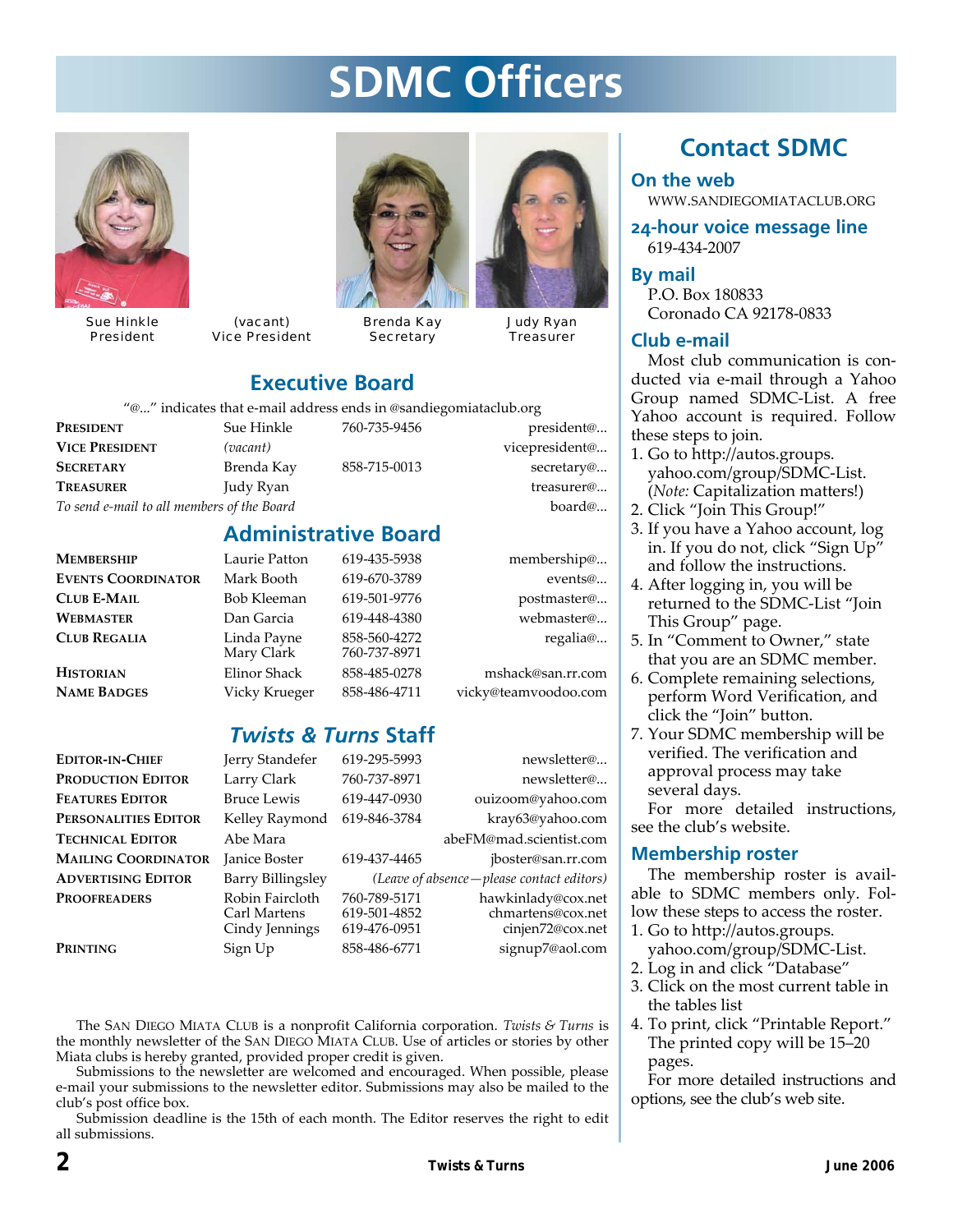# **Membership Information**

### **New Members**

Welcome to our newest members (since the previous newsletter):

| As of May 20, 2006, we have 290 memberships (111 single, 179 dual) and a<br>total of 469 members. |  |
|---------------------------------------------------------------------------------------------------|--|
|                                                                                                   |  |

## **Monthly Meetings**

Our monthly meetings are a great opportunity to meet your fellow club members, ask questions, and share stories. Meetings are held on the fourth Thursday of each month, except in November and December when we meet on the third Thursday.

We meet at the Boll Weevil restaurant, 9330 Clairemont Mesa Blvd., in San Diego (between I‐15 and SR 163). To contact the restau‐ rant, call 858‐571‐6225.

Many members arrive around 6 p.m. to enjoy meals, snacks, or beverages while chatting with their Miata friends. The informal meeting starts at 7 p.m. We guarantee you'll have fun.

**This month's meeting date: Thursday, June 22**

## **Volunteer Opportunities**

SDMC needs your help. We have a number of openings for officers and volunteers, which urgently need to be filled.

As of this date, the following positions are open:

- ♦ Vice President
- ♦ Events Coordinator
- ♦ Newsletter Production Editor
- ♦ Membership
- ♦ Vendor Coordinator

As always, we also need volunteers to lead runs and to write articles for the newsletter. And, starting this month, we are using volunteer labor to fold and staple *Twists & Turns*.

Please consider investing a little of your time to give back to the club that provides us all with so much enjoyment.

Contact any board member to learn more about the positions.

### **Dues**

Dues are \$35 per calendar year, for either an individual or a dual membership (two members in the same household). Members who join the club in the first half of the calendar year (January through June) pay \$35 for their first year; those who join in the second half of the year pay \$20 for the remainder of the year.

## **Badges**

Have you noticed those engraved plastic name badges that other members wear? Would you like to get one?

Badges are available in colors to match your car. The cost is \$9.00 each for badges with safety‐pin clo‐ sures, or \$10.00 for badges with magnetic fasteners. Prices include shipping to your home.

Vicky Krueger handles the order‐ ing. Badge request forms are avail‐ able at the Regalia table at monthly meetings and on the club's web site. All orders must be prepaid.

![](_page_2_Picture_27.jpeg)

## **Our Mission**

The purpose of the club is to pro‐ mote the enjoyment of, and enthusiasm for, one of the world's most ex‐ citing sports cars—the Mazda Miata.

Owning and driving a Miata is one of life's great pleasures, and adding the company and camarade‐ rie of like‐minded enthusiasts only enhances the experience. Won't you join the fun as we enjoy the beauty of San Diego County from the seat of a very special little roadster?

**Let's have fun driving our Miatas!**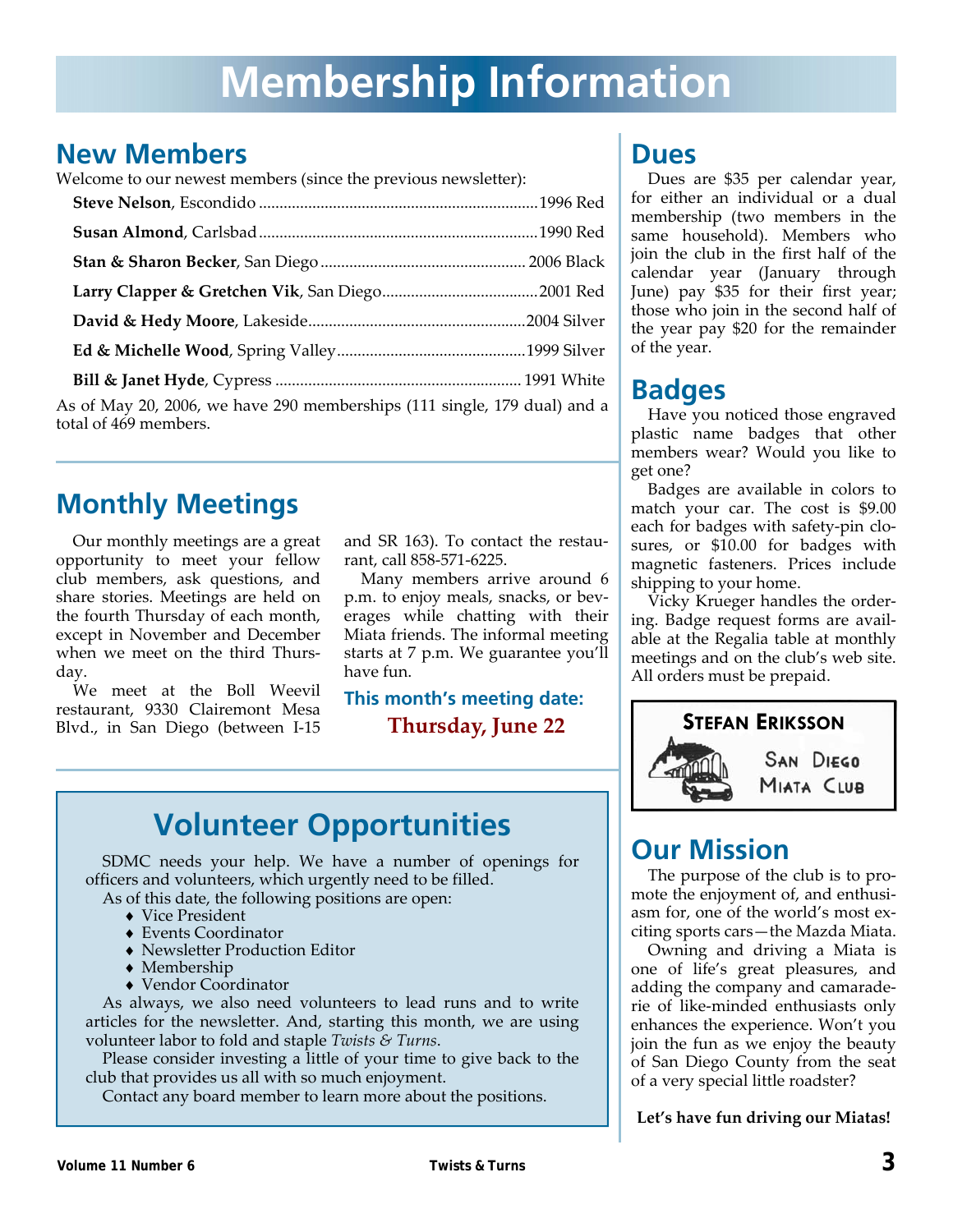# **Coming Events**

### **Cruisin' Grand**

| Date: | Fridays, June 2, July 7, August 4, September 1 |
|-------|------------------------------------------------|
|-------|------------------------------------------------|

- **Time:** 6:00 p.m. for dinner, 7:00 p.m. to cruise
- **Meet:** Tom's #23 restaurant in Escondido (SW
- corner of Centre City Parkway and 5th St.) **Contact:** Steve & Laurie Waid, 760‐432‐0727,
	- SWAID@COX.NET

**Details:** On Friday nights from April through Septem‐ ber, Escondido opens up Grand Avenue for cruising. On the *first* Friday of each month, SDMC members meet at Tom's #23 at 6:00 p.m. to eat before leaving at 7:00 p.m. to cruise Grand. After taking a spin up and down Grand a few times, we park and then walk Grand. You will see hot rods, street rods, muscle cars, restorations, motorcycles, and more. A fun "Blast from the Past."

After cruisin' and walkin' Grand, we will drive a short distance to find dessert. This will be a full evening of car fun for car people.

### **The Greatest Show on Turf**

| Date:        | Saturday, June 3                      |
|--------------|---------------------------------------|
| Time:        | 7:00 a.m. for registered Miatas       |
|              | $9:00$ a.m. to 2:30 p.m. for the show |
| <b>Meet:</b> | Balboa Park, grassy areas between the |
|              | Hall of Champions and Park Boulevard  |
| Contact:     | Mark Booth, 619-670-3789,             |

MARKBOOTH@COX.NET

**Cost:** \$20 (benefits the San Diego Automotive Museum and Car Club Council)

**Details:** The San Diego Automotive Museum's annual Car Club Council Car Show. If 10 or more Miatas par‐ ticipate, the Museum will include a special class (trophies) for Miatas!

This show is by pre‐registration only, which closed on May 25. Registered Miatas will meet in the parking lot at the northeast corner of Park Blvd. and Presidents Way at 7:00 a.m. to caravan onto the show grounds as a group and get parked together. If a registered Miata ar‐ rives late, you might be unable to park with the rest of the Miatas.

**Link:** WWW.STREETRODINSIDER.COM/ EVENTSDETAIL.ASP?EVENTID=314

### **SCCA Autocrosses**

| Dates: | Saturday-Sunday, June 3-4;     |
|--------|--------------------------------|
|        | Saturday-Sunday, July 1-2; and |
|        | Saturday-Sunday, July 29-30    |
| Time:  | 9:00 a.m.                      |
| Link:  | WWW.SDR-SCCA.COM/SOLO2         |
| Meet:  | <b>Qualcomm Stadium</b>        |
|        |                                |

### **Cruise-In to the County Fair**

| Dates:       | Sundays, June 11, 18, 25, and July 2         |
|--------------|----------------------------------------------|
| Time:        | 10:00 a.m.                                   |
| <b>Meet:</b> | Albertson's parking lot on the south side of |
|              | Via De La Valle, just east of I-5            |
| Contact:     | Mark Booth, 619-670-3789,                    |
|              | EVENTS@SANDIEGOMIATACLUB.ORG                 |

**Details:** Every Sunday during the run of the San Diego County Fair, SDMC members are welcomed to "Cruise‐In" on Sunday as part of "Classics Galore." Meet in the Albert‐ son's parking lot at 10:00 a.m. At 10:20 a.m., we will caravan with a police escort through traffic and onto the fair‐ grounds along with cars from other car clubs. All occu‐ pants of the club vehicles are admitted *free* to the fairgrounds and, of course, parking is free as well. You may leave the fairgrounds whenever you wish.

The parking/viewing area on the racetrack is well‐ groomed, slightly moist dirt. Yes, dirt! But it is neither muddy nor terribly dusty. Fair staff will be on‐site asking the public to "look, but don't touch."

### **Miatas at the County Fair Car Show**

| Date: | Wednesday, June 14, and Saturday, June 17 |  |
|-------|-------------------------------------------|--|
|-------|-------------------------------------------|--|

**Time:** 8:00 a.m. to 3:00 p.m.

**Contact:** Mark Booth, 619‐670‐3789,

EVENTS@SANDIEGOMIATACLUB.ORG

**Details:** A small number of SDMC club members that have reserved their spot will be representing the club at the San Diego County Fair by displaying their cars in the annual Car Show sponsored by the Car Club Coun‐ cil of the San Diego Auto Museum.

*NOTE:* This event is open to only a small number of SDMC members who have signed up well in advance. This event is *not* the same as the "Cruise‐In" type of events that are happening on Sundays during the Fair's run.

### **Garden Party Run**

| Date: | Sunday, July 9                             |
|-------|--------------------------------------------|
|       | <b>Contact:</b> Linda Payne, 858-560-4272, |
|       | LPAYNE1@SAN.RR.COM                         |
|       | <b>Details:</b> To be announced.           |

### **Twilight Fun Run**

**Date:** Saturday, July 15 **Contact:** Mark Booth, 619‐670‐3789, MARKBOOTH@COX.NET **Details:** To be announced.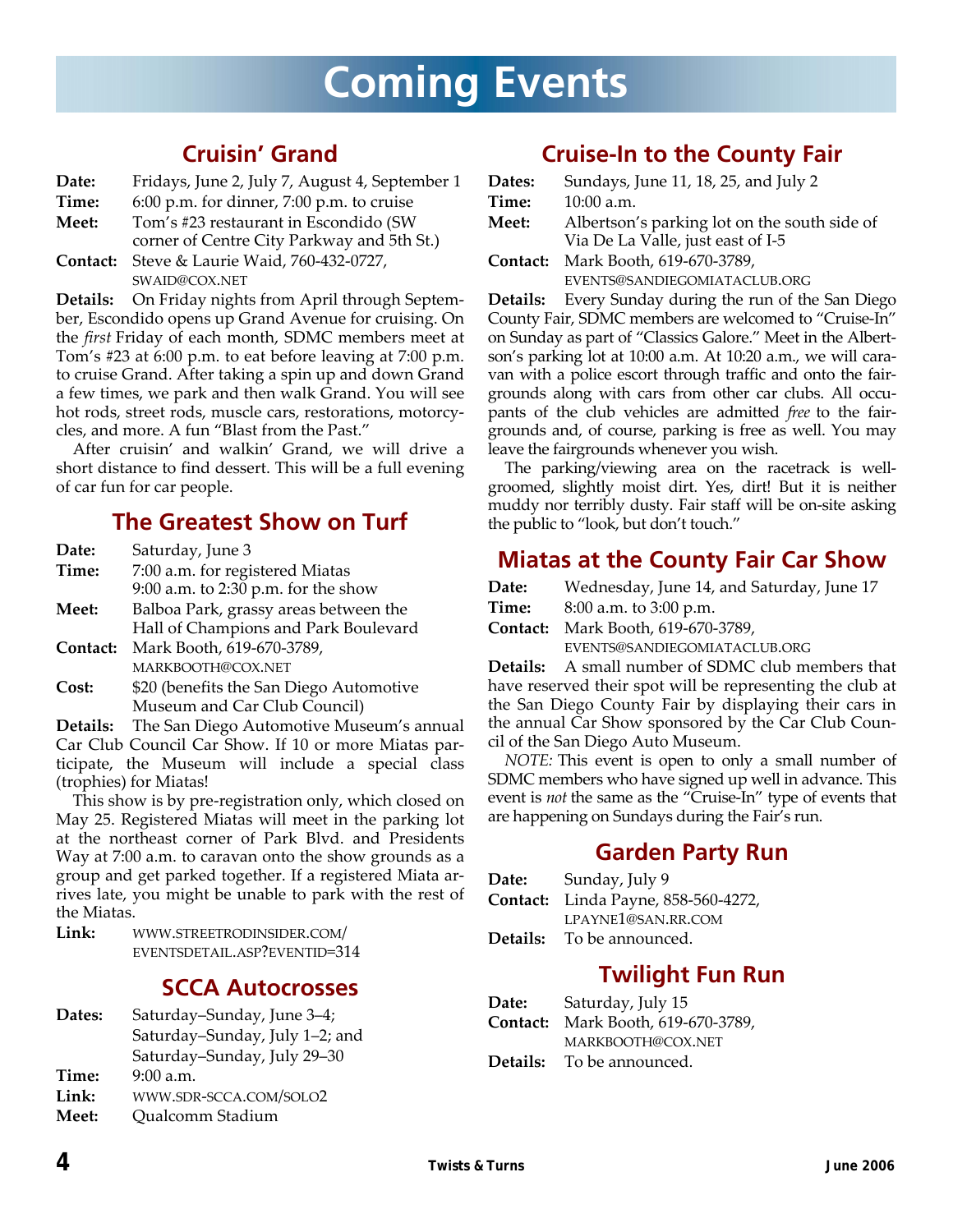# **Vanishing soft tops Editor's Column**

**JERRY STANDEFER, EDITOR-IN-CHIEF**

ake a look at the Pontiac G6 convertible, Volvo C70, Chevrolet SSR, Lexus SC 430, Cadillac XLR, Mercedes‐Benz SLK and SL, Volkswagen Eos, the up‐ coming BMW 3‐Series convertible, and the upcoming Chrysler Sebring convertible. What do they all have in common? They are all equipped with retractable hardtops.

The retractable hardtop is nothing new. An American engineer devel‐ oped the first known retractable hardtop on a Hudson in 1922, al‐ though that concept never saw pro‐ duction. The first production re‐ tractable hardtop appeared on a Peugeot in 1934. It was electrically operated, but was unreliable and cumbersome. Ford introduced a re‐ tractable hardtop in the 1957 Fair‐ lane 500 Skyliner, which was not a sales success and was discontinued in 1959.

Nearly four decades would pass before the next mass‐produced re‐ tractable hardtop hit the market again. In 1994, Mitsubishi intro‐ duced the 3000 GT Spyder, although its limited availability and high price kept sales numbers low.

Mercedes‐Benz became the first manufacturer to claim sales success with the SLK roadster. With the SLK, Mercedes had managed to de‐ velop a retractable hardtop that was both compact and reliable. Over the next decade, the number of retract‐ able hardtops multiplied to our cur‐ rent market. It's only a matter of time before retractable hardtops outnumber soft tops. What about our beloved Miata?

#### **The rumor mill**

Rumors about a retractable hard‐ top for the third‐generation Miata (NC) began circulating in the Miata.net forums in March of last year, well before the car was in pro‐ duction. From the discussions, it quickly became clear that a market exists for such a Miata. Since then, rumors have been popping up eve‐ rywhere, from small websites to ma‐ jor publications such as *AutoWeek* magazine. However, no timeframe has ever been pinpointed, and there was conflicting information over whether the folding hardtop would be manually or power operated.

The rumors have not escaped SDMC either. A folding hardtop NC has been the topic of several discussions on SDMC‐List. Most recently, Dustin Locke posted a tidbit he heard from a friend who works for Mazda North American Operations in Irvine. Dustin also mentioned a new color (Phantom Blue) that was already being used for the Mazda5 and will become available for the RX-8 and NC. Well, guess what? Phantom Blue was just recently in‐ troduced for the RX‐8. Could the information he heard about the fold‐ ing hardtop also be true?

British automotive magazine *What Car?* published a news article on their website on April 19, 2006, about Mazda unveiling a converti‐ ble hardtop version of the new MX‐ 5 at the British International Motor Show. The British show will be held July 20–30 at the ExCel exhibition center in London.

#### **Possibilities**

Can these rumors be true? If a folding hardtop NC is to be intro‐ duced just a year after the car was redesigned from the ground up, Mazda must have had this in mind throughout the design process. Are there any clues?

I took a look at my NC and found some interesting things. In the fuse block under the hood, there is a fuse

![](_page_4_Picture_14.jpeg)

for the power windows. But, there is also a second power windows fuse slot next to it that is empty (no fuse). A folding hardtop would require a pair of small rear quarter windows that need to go up and down, and a second fuse would be required. It is possible that this fuse box is shared with another car that has rear win‐ dows, but the fuse box is shaped so perfectly for the NC that I would think that it is very specific for the NC. Coincidence?

I also measured the distance from the top of the rear deck to the top of the glass window. It is exactly one‐ third of the total length of the top, and is also just shorter than the depth of the well that the soft top folds into. The soft top, when folded down, doesn't even come close to occupying all of the space of that well. Why is it so deep? If I could cut the top into three equal‐length panels, all three panels would just happen to fit into that well. Another coincidence?

Will the NC join the rapidly growing ranks of hardtop converti‐ bles? Will it help increase sales? What would it do to performance? Will it still be a Miata? Will you buy one? We'll just have to wait and see.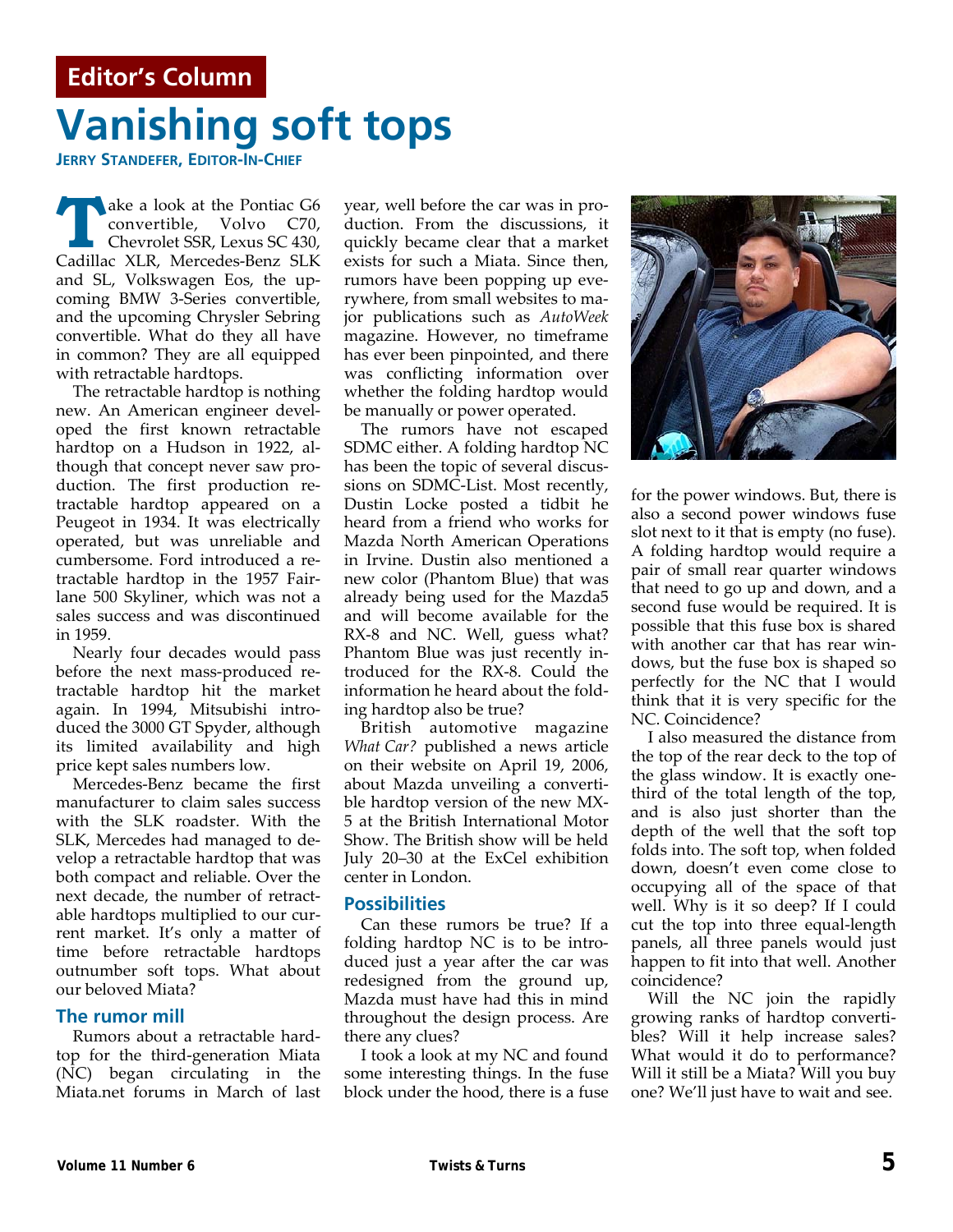#### *MADONNA (Continued from page 1)*

reputation?), I swear to you I've never used the word "gauche" so many times in one day.

Saturday evening's events were both educational and thoroughly entertaining. Hearst Castle is a monument to the design and deco‐ rating excesses of a truly wealthy newspaper publisher. Although we had toured the castle before, we had never seen it at night. Nor had we been caught up in the sort of enthusiasm generated by dozens of Miataphiles from multiple clubs. The question raised on the tour bus descending the steep access road from the Castle back to reality (what's so special about a Miata?) was surely laced with envy. I'll at‐ tempt to answer that question a lit‐ tle further down.

![](_page_5_Picture_3.jpeg)

**Room hopping at the Madonna.** *Photo: Vicki Kiehl* 

Sunday morning's trek to Morro Bay Rock and car show bordered upon a religious experience. Yeah, "been there, done that" applies, but I got lost in the sea of street rod nos‐ talgia, muscle cars, and fabulous colors. Literally. Really.

In my excitement, I committed the cardinal sin. I parked my Veloc‐ ity Red '04 Mazdaspeed (get it, Larry?) without checking my coor‐ dinates. I would simply rely upon my navigator/accomplice/wife to tell me where I left my car when the appointed time came to leave. I'm

thinking, of course, not until the trophies are awarded and after some of those thunderous V8s fire off and begin picking their way through the crowd of die‐hard fans. She always tells me where to go, why shouldn't it work in reverse?

Well, plans changed. Bonnie found a way back to the Madonna with Linda Payne in "Crystal Blue" and probably took a nap because of the pace of the weekend activities. Loyal #1 son, David, and wife/co‐ conspirator, Keri, also left me to wander the many blocks surrounding the show area. *Search for Madonna* became quite literally, *search for Miata*. I found it just in time to get fueled‐up, and one more futile round of cleaning, before charging off on our tour of the San Luis Obispo countryside. On time, full tank of gas, empty bladder …

words to live by.

I'll let others de‐ scribe the great roads we drove over the weekend. I'm content to say thank you to Steve and Laurie Waid for opening their hot pink "Love Nest" (hold your gig‐ gles and assump‐ tions, it was the name of their room, OK?) to all of us interested in celebrating David's 29th birth‐ day. Wonderful chocolate cake (weighed about twelve pounds) and

terrible singing provided a calorific end to another perfect day on the Central Coast. Abelskivers and raspberry jam topped off our other‐ wise healthy breakfast in Solvang the next morning. Do you see a pat‐ tern emerging?

#### **Parting thoughts, parting shots**

We installed a CB in our Miata, especially for this trip. If you al‐ ready have one, you know how en‐ tertaining and essential it can be: weather reports delivered on the quarter‐hour in a pleasant southern accent, courtesy of Weather Girl Jill Wilson; directions even more frequent from Laurie; sweep‐car reas‐ surances from Dennis and Mary‐ anne Garon; and all manner of col‐ orful comments about slow‐moving OTMs with little comprehension of zoom‐zoom.

Don't ask hypothetical questions about your friend's nearly empty fuel tank. Run leaders see right through it.

Don't invite the local "expert" to escort the caravan over *his* favorite roads. I think Bill Findley was work‐ ing on dessert by the time we ar‐ rived at Big Bubba's Bad BBQ. Hon‐ est.

There are some great photos of the trip on a couple of websites. You'll recognize Bonnie and me in the red Miata … it's easy to pick us out of the crowd because we're grin‐ ning ear‐to‐ear.

#### **What's so special about a Miata?**

As I've said many times, these cars are thoroughly unpretentious. They're mass‐produced, so they're available and offer good value. It's the classic British roadster, only de‐ pendable. And they come in more exciting colors.

It's not an investment that needs to be stored in a vault; it's an invest‐ ment in fun. It's about letting your hair down, or in my case, covering up your scalp with a cool‐looking SDMC hat.

It's a car you can work on, personalize, and customize. Or not. Major services don't require taking out an equity loan to pay for them.

Driving a Miata is the most fun I've ever had driving an automobile. It's responsive to steering and throt‐ tle inputs, and communicates its limits pretty well. In a word, it's tossable.

It's more than just about the car, however. What makes a Miata spe‐ cial is the group of people attracted to this vehicle with similar inten‐ tions and feelings. It's the meetings, chatter, and activities with like‐ minded folks. It's about not taking ourselves too seriously. It's all about the fun.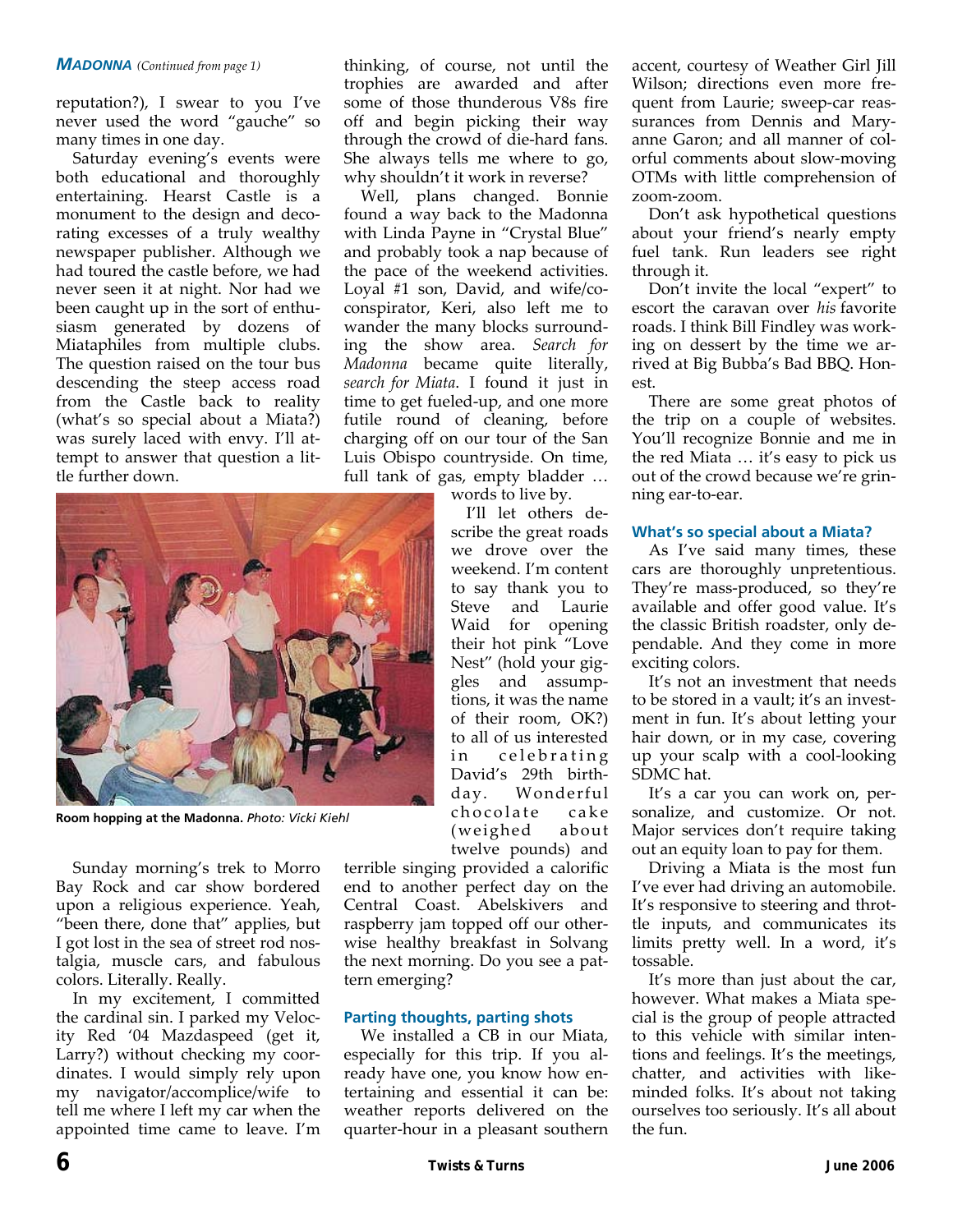## **Madonna searchers uncork throttles and bottles DEBBYE LEWIS**

**I I** t was high noon in the parking<br>lot of the Madonna Inn's Wine<br>Shop—an apropos meeting lot of the Madonna Inn's Wine Shop—an apropos meeting place if ever there was one—for the "Throttles and Bottles" wine coun‐ try run. In they drove, some from the car show in Morro Bay, some from exploring local shops, and some from their rooms at the Madonna Inn. A virtual rainbow of Miatas, including a Merlot (aka Ma‐ hogany), all ready to take to the twisties of Paso Robles in search of a good time.

![](_page_6_Picture_2.jpeg)

**"Throttles and Bottles" run leader Bruce Lewis.** *Photo: Vicki Kiehl* 

After a short drivers meeting out‐ lining the run and reminding us to taste, taste and spit, dump and drive, or, in other words, "don't drink and drive," we popped into our cars, tops down (do those tops even go up?), and headed north on 101 to our first stop of the "Throttles and Bottles" run, Doce Robles.

Bruce Lewis, our run leader, se‐ lected this as a stop because it is family owned and operated, their pricing is moderate, and they had dogs. You have to love dogs! The dogs were so old and so comfort‐ able in their digs that you had to drive around them to park. They knew what most people don't: Miata drivers are highly competent and compassionate people.

Upon parking our cars in a tree‐shaded lot, we proceeded to step over the aforementioned canines and enter the tast‐ ing room. It was bright with the natural light of a perfectly sunny day, and there was an array of wine‐related gift items neatly displayed throughout.

Bruce introduced him‐ self and the club, and the

proprietress swiftly lined up glasses all the way down the tasting bar. We moved in, like ducks to water, and enjoyed the process of tasting each wine that was poured. Bruce had arranged for the tasting fees to be waived, and Mary, the owner, allowed us to select the wines we wanted to taste without limit. Many people tried all of her wines, while some of us selected a few of interest. All of us seemed to have an inordi‐ nate amount of fun with good friends.

Soon enough, it was time to make our purchases and hit the road to the next stop on the run, Castoro Winery, just up the road. As we all drove up, jockeying for parking spots around the "Senior Wine Tour" bus, it was clear that this venue would be very relaxing. There was a beautiful gazebo covered with grapevines, and a lawn and patio spotted with bistro tables and chairs from which to enjoy the wine and the day. The main tasting room had an attached annex tasting room that had been set up for SDMC members. Again, Bruce had the tasting fees waived, and we were allowed to select any or all of the varietals that were available for tasting. While most members chose to stay in the tasting room, a few of the adventurous strolled over to the adjacent gallery where an art show was in progress.

We had more wine, appetizers that were out of this world (there

![](_page_6_Picture_11.jpeg)

**Sampling the wares at Doce Robles.** *Photo: Debbye Lewis* 

were pates, plump fresh strawberries, and a curry to die for), and treats like cookies and brownies. I do believe Bev and Chris Turner were successful in getting the recipe for the curry from its creator. (I think it was their accents that clinched it.)

We took napkins and loaded them up with the tasty fare, and, wine glasses in hand, we chose our tables, some in the shade, others in the sun. We settled in for relaxing views, much like Tuscany, and con‐ versations.

All too soon it was time to get behind the wheel yet again and head to our third and final winery: Justin. Talk about beautiful, made‐ for‐Miata roads! These roads were such a pleasure to drive, and the greenery was a welcome site for any San Diegan. While this road would have been most excellent to zip over, we took a leisurely pace (darn those OTMs), and enjoyed the ride. We arrived at Justin Winery a few minutes before our scheduled tast‐ ing, which gave us a chance to freshen up in the loo.

Because Justin has higher‐end wines, instead of waiving our tasting fees, they were cut from \$15 to \$5, and they served hot‐from‐the‐ oven baguettes to go with our wines. Five wines were offered, and, while this tasting was presented outside, we were able to sit at an adjacent picnic table (thanks to the quick action of Steve and Paula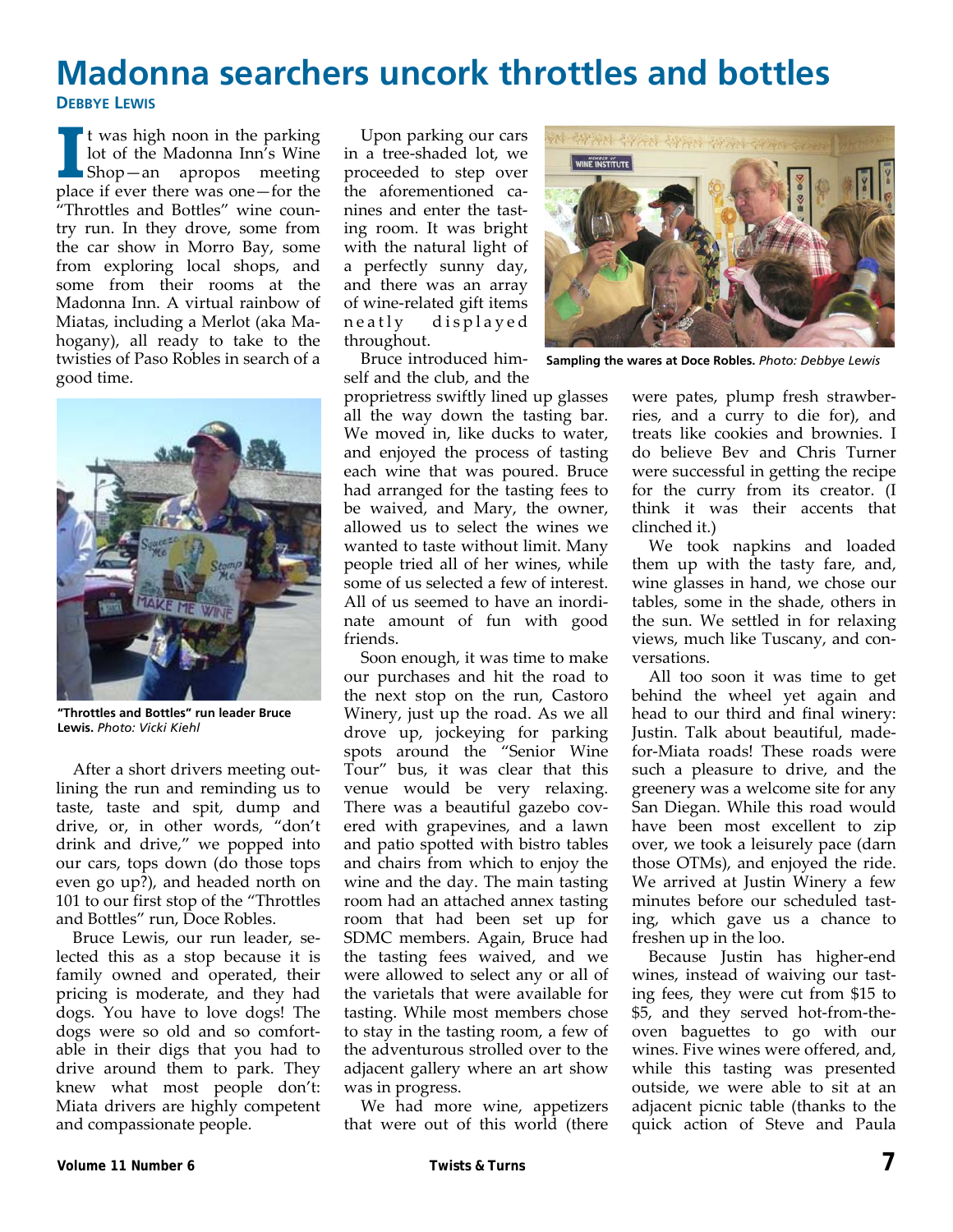Kennison). We enjoyed a variety of cheeses purchased by some club members, and we were having the time of our lives. The view of the vineyards was lovely, and the adja‐ cent azure pool had more than a few of us ready to dive in. Talk about a perfect day! Before we knew it, it was time to return to the twisties and complete the last leg of our wine country odyssey: Big Bubba's Bad BBQ!

It was a swift drive to Big Bubba's, and we were all lucky to grab parking spots. We arrived there before Steve and Laurie Waid's "Tour of San Luis Obispo" crowd, and we made use of the fa‐ cilities and cold drinks. While the restaurant was a bit understaffed to handle our group, the servers were as pleasant and helpful as they could be.

Big Bubba's has excellent barbeque ranging from smoked ribs and pulled pork sandwiches (a personal favorite) to BBQ beef and beyond. You could tell from the noise before the meal and the lack of it during that most folks were having a finger‐lickin' good time. The only drawback this year was the obvious absence of Ms. Kelley Raymond. Being a native Texan and a BBQ connoisseur, her quips were sorely missed by those of us who so enjoyed her attendance last year. Many of you may remember that Kel‐ ley was more than threatening to ride the mechanical bull at Big Bubba's. Well, remembering the great time from last year, Bruce snuck inside and snapped a photo of the mechanical bull as a memento for Kelley of the fun time we shared last year, and how we missed her this year.

The weather was perfect, the venues were perfect, the friendship was perfect, and the run was perfect. Thank you, Bruce, for putting this wonderful run together and allow‐ ing us all to taste some fun wines, enjoy good food, and hang out with some wonderful people. Days like this are truly few and far between. Hmmm… I think I heard that some‐ one (Kelley?) is planning another day of wine and roadsters. I can hardly wait.

### **PSMCers prepare for Madonna CINDY SMITH, PUGET SOUND MIATA CLUB**

Unscreen? Check. Hats?<br>
Suit? Ah, do I have to?<br>
Suit? Ah, do I have to? Check. Buy the new bathing

Getting ready for a B‐I‐G Miata event is always exciting. There's the packing, and the planning, and the anticipation of a new adventure. However, this time as I getting ready for eight days of Miata cruis‐ ing, there has been an added level of gaiety around the house. It's called Stephanie, my youngest daughter, and she has volunteered to be my co‐pilot in our Search for Madonna.

While Tom and I had promised Andrew and Dustin Locke we wouldn't miss their event no matter what (we RSVP'd a long time ago), work unfortunately got in the way. Now Tom has to stay home and it was looking like I was going to have to go by myself. But it was Stepha‐ nie to the rescue, and although it is sad that Tom can't go, I am thrilled that Stephanie will be joining me. Not only will it give us a chance for some "rebonding," but it will also give me the opportunity to actually drive. Yeah! Not that I don't mind rubbernecking or navigating, but most of you already know that, when Tom and I go on events, Tom drives. It wasn't always that way.

When we first got the 2000 Emer‐ ald Mica, it was supposed to be mine, and I drove it nine times out of ten. I made the mistake, though, of always asking Tom if he wanted to drive, and pretty soon it was a given that he was driving all the time! Oh, well. I guess it turned out for the best, as we discovered in that short time that I actually drove that Tom is really a bad navigator. Hence our favorite saying, "There are no wrong turns in a Miata." But, I digress.

It's been quite a while since Stephanie and I have "hung out" together. When she was little, she was always excited to go some‐ where new or try something different. We had great fun together dis‐ covering New York City, horseback riding, going to matinees, and just curling up on the couch watching shows like "Buffy, the Vampire Slayer," "Angel," and "Dawson's Creek." Then came boys, the Run‐ ning Start Program, and independ‐ ence! Once she was financially able, she moved out on her own and she hasn't looked back—much. She has been out enjoying and discovering life, just as every young, able‐ bodied adult needs to. Still, I've missed having her around.

![](_page_7_Picture_11.jpeg)

**Madonna and child? Stephanie and Cindy take time out from packing to pose for a photo.** *Photo: "Poppa" Tom Smith* 

This hasn't been an issue lately. In the last few weeks, Stephanie has been over here a lot while we have been poring over the maps, check‐ ing out hotels and tourist attrac‐ tions, and finalizing our route back home. And what is really exciting for me is that we get to do a road trip together as adults! No more kicking the back of the car's front seat; no more heavy sighing as we visit boring relatives; and no more "Are we there yet?" piping up from the back seat every five minutes.

Instead, I'll be hearing, "Isn't it my turn to drive?" Oh, well. I have heard that Highway 1 is a great road for rubbernecking.

*Cindy Smith is the editor of the Puget Sound Miata Club's news‐ letter,* Miata Sounder*. This arti‐ cle was prepared prior to the Madonna tour.*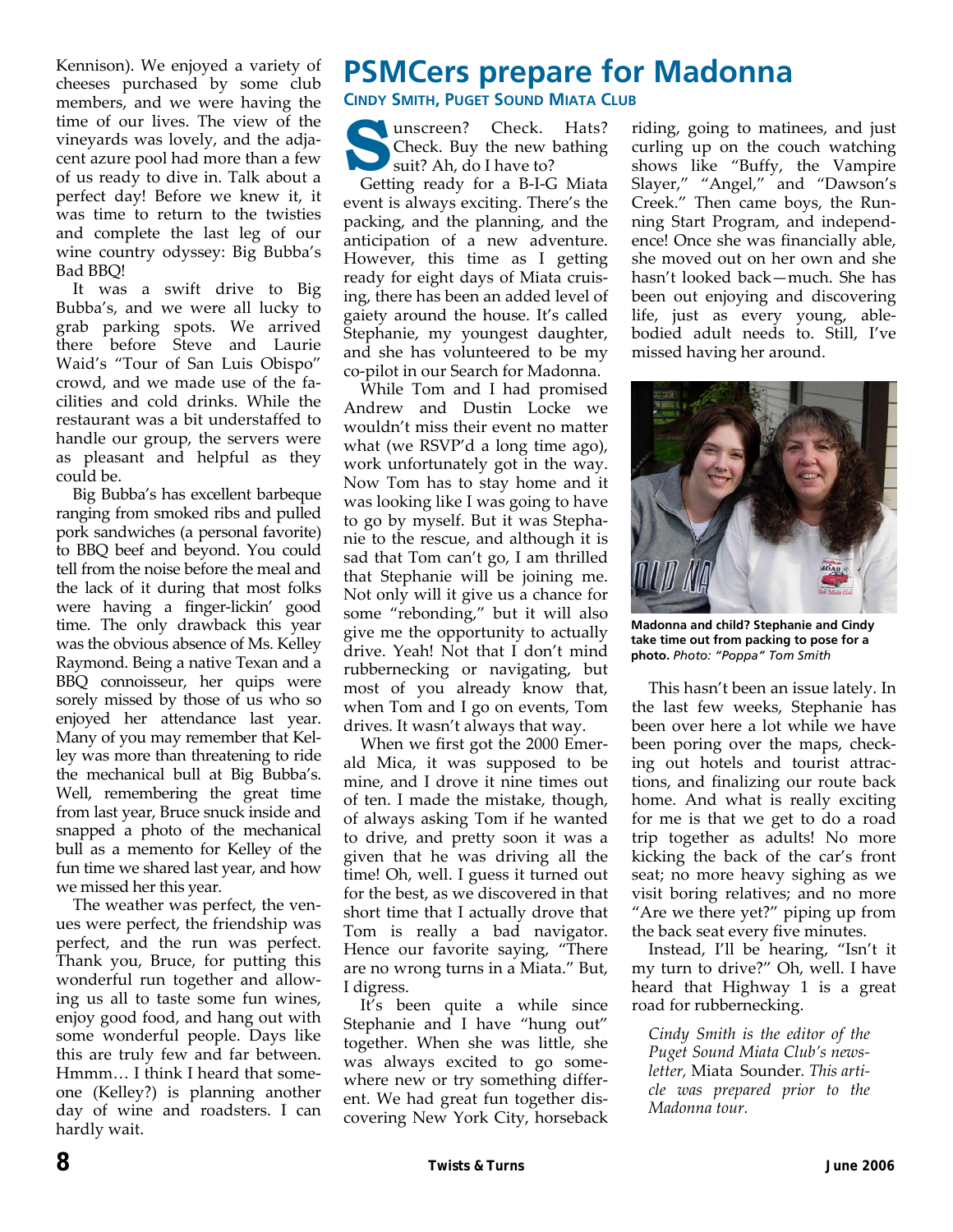# **Madonna searchers tour Hearst Castle**

**VICKI KIEHL**

**W** e approached the castle by<br>three groups, each with a<br>knowledgeable leader. We walked night. We divided into three groups, each with a knowledgeable leader. We walked up the steps past fountains to the pool area; the pool was *huge*! The columns around the pool with the setting sun were fabulous. During the talk from our leader (Mary), I could picture people sitting around relaxing, talking, and sipping a cool something or other.

As we entered the guesthouse, there was a lady sitting on the couch and reading. Dressed from the '30s era, she seemed very real.

We walked up more steps, past fountains, orange trees, and foliage to the main part of the castle. We entered through beautifully carved doors to large tapestries, ornate stat‐ ues, and artwork.

We again saw more people dressed in '30s attire. They were playing cards or dominoes, reading, and conversing. The men looked especially handsome and distin‐ guished with their suits, vests, and long cigarettes. The women were dressed exquisitely for the evening. Their attire included hats with feathers, gloves, and furs. Maga‐ zines and newspapers from the '30s were on the tables.

We also walked by guests staying in the rooms. One was using an old typewriter; another was shaving with a straight razor, after which he sipped from a metal flask (which was supposedly not allowed as the guests had their luggage checked for such upon arrival).

We proceeded up the spiral staircase to the boardroom of William Randolph Hearst. Our leader again enlightened us to the all‐night work that was done there. That room, like the rest of the castle, was adorned with artwork, statues, and books.

We listened with interest as our leader continued with the lifestyle and stories about Hearst, his family, and mistress.

All in all, it was made to seem more real on the evening tour, especially with our tour guide and the guests from the castle.

# **Viewpoints**

#### **Search for Madonna 2006**

The 2006 Search for Madonna was one of the best ever. From the moment we arrived until the moment we left, it was pure driving fun and Miata camaraderie. The photo links are proof that you will not want to miss the next Search.

Thanks to the Waids for planning and executing another great Miata weekend, and to everyone who participated in the 2006 Search. Jack and I had a terrific time.

*—Sue Hinkle*

Well, the 2006 Search officially ended when Mr. and Mrs. Trip Nazi pulled into our driveway at 3:30 on Monday afternoon. We were sun‐drenched, happy, and tired. Our odometer told us that we had driven 920 miles doorstep‐to‐doorstep on The Search.

Thank you all for making the 2006 Search such a wonderful time for Laurie and me.

*—Steve Waid*

#### **Annual Meeting**

After purchasing our 2001 Crystal Blue in December 2003, we joined SDMC the next month. This was our first Annual Meeting. We only wish our national elections were as smooth and harmonious, and gave out such nifty raffle prizes! The Automotive Museum in Balboa Park was the perfect venue and the catered food was great, as befitting the clubʹs Mission Statement. It was obvious that many people went to a lot of effort to

organize the meeting. The guest speakers from Mazda were an added bonus, and we especially liked the sketch of the Speedracer Miata prototype.

*—Jack and Jo Ann Frater*

#### **Puke redux**

First, let me explain what a Wunderbird is. They are a local Thunderbird club (the car, not the wine).

On Sunday, April 2, the Wunderbirds caravanned from Ramona to the Pine Hills Lodge in Julian for a brunch. There were only two late‐model T‐birds in the caravan; the old T‐birds stay in the garage and come out only for display. We drove our 2001 Crystal Blue Miata instead.

While strolling Julian, we encountered a whole group of Miatas. We said hello to Linda Payne while she waited for traffic to clear. Who could miss those ghost flames on Crystal Blue? Later, after a jaunt back to Ramona, we couldn't resist driving up through the hills to Julian a second time on such a beautiful day. On the way up to Julian, we encountered another Puke 2006 group on their way down. I do believe that is us heading up the hill in the photo on page 4 of the May issue of Twists & Turns.

It was such a beautiful day that we continued through the Lagunas, where there were patches of snow on the ground, and through Deerhorn Valley to Chula Vista. In total, we drove 185 miles of backcountry roads that day.

*—Clay and Irene White*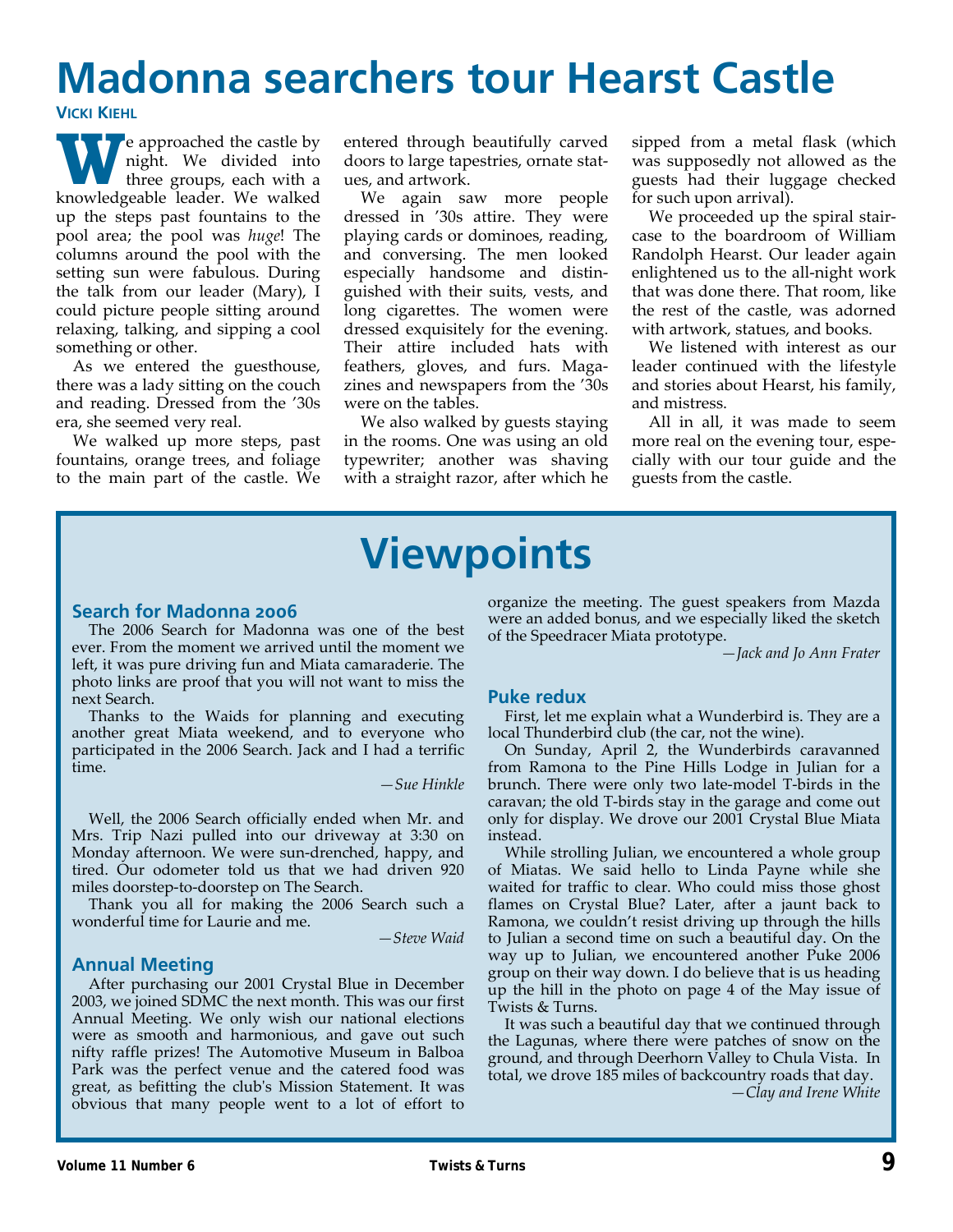## **Letter to the Editor**

I just about fell off of my seat when I read your article about club apathy and folding up the club ("The beginning of the end?" May 2006). I thought, "He hasn't been a member that long to be so brash and bold," as though the length of someone's membership accorded its owner special privileges. And let's face it; you were not PC in your comments or your article!

Well, I'm sick of being PC. It's being politically correct that is sail‐ ing this once‐great nation right down the toilet, and maybe the same could be said of the apathy of many—dare I say most—of the members of SDMC. I think that while your comments were strongly worded and illustrated the worst case scenario, it is appar‐ ently true that trying to get people to volunteer to do anything is, at best, like trying to sandpaper a bobcat's butt in a telephone booth!

Some people are too busy with calendars that are way too full to be healthy; some members have "already put in their time" and are too willing to rest on a job done so long ago most of the club doesn't even know of their contribution; and some just don't care enough to be bothered beyond a dinner at the monthly meeting, if they even attend the meetings at all.

And, sadly, so many are e-mail snipers who, behind the safety of their computers, feel brave enough to fire salvos at the people who are at least putting themselves and their ideas out there. While they are quick to write an e‐mail con‐ demning those who are contribut‐

ing their time, it seems that they never take the same opportunity to write and contribute something positive towards filling up the pages of our newsletter. That is probably the sorriest situation of all.

I applaud your gutsy article and hope that this rattled some branches on the tree of apathy. Those who have volunteered in recent years and those who are new volunteers, as well as those who continue to volunteer, should be commended because without them there would be no activities, no newsletter, no leadership, and, most certainly, no club.

Thank you for caring enough to tell it like it is and put yourself out there to the character assassination that will surely follow.

*—Debbye Lewis*

### **Here's your chance**

**LARRY CLARK, PRODUCTION EDITOR**

**W** hen an opening was announced last November for a layout editor for the club's newsletter, I jumped at the opportu‐ nity. I felt this would be the perfect outlet for my spare time, combining three of my favorite interests: sports cars, computers, and language.

Having edited several other newsletters and magazines in the past, I knew what I was getting into. In fact, I was accustomed to doing the whole job myself, not just the layout portion.

At that time I hadn't even met Jerry Standefer. When I learned he was signing on as editor-in-chief, we got together over coffee to dis‐ cuss editorial styles and philosophy. I was amazed to learn that we saw eye‐to‐eye on almost every topic. And when we began working to‐ gether, I was impressed with his thoroughness and professionalism. He really makes my job easy.

Jerry gave me a free hand with the newsletter design, which we agreed was due for a facelift. That made our first issue somewhat chal‐ lenging. But now that the appropri‐ ate templates and style sheets are in place, the hardest part is behind us. I've been looking forward to con‐ tinuing this for many months to come.

But things change—sometimes suddenly. Although this is only my fifth issue, we need to find my suc‐ cessor.

As you may know, I have experi‐ enced serious health problems. Within a few months, I may be un‐ able to perform even the limited computer work this job entails. I want to stay on the job long enough to ensure a smooth transition, but time may be short. We need to fill the slot while I am still able to train my successor.

We use Microsoft Publisher (2003) to do the layout and Adobe Acrobat to create PDF files. The club pro‐ vides the necessary software. You will be expected to provide a reasonably fast PC with a good display and (ideally) a broadband Internet

connection. (If you're a Mac person, we would need to investigate what software could be used, and the transition would be somewhat more difficult.)

Other than the hardware, the big‐ gest requirements are a good gen‐ eral knowledge of computers and a healthy regard for the English lan‐ guage. (Jerry generally sends me files that have been well edited, but a second set of sharp eyes is always helpful.)

Depending on how many prob‐ lems arise and how compulsive you want to be, you will probably spend about 8‐20 hours on each issue. I like to spread this over several days, and our production schedule is rea‐ sonably relaxed.

If you've never taken a handful of files and turned them into a finished product like *Twists & Turns*, you cannot imagine the satisfaction it brings. This is an unbelievably inter‐ esting and rewarding job for the right person. Could that person be you?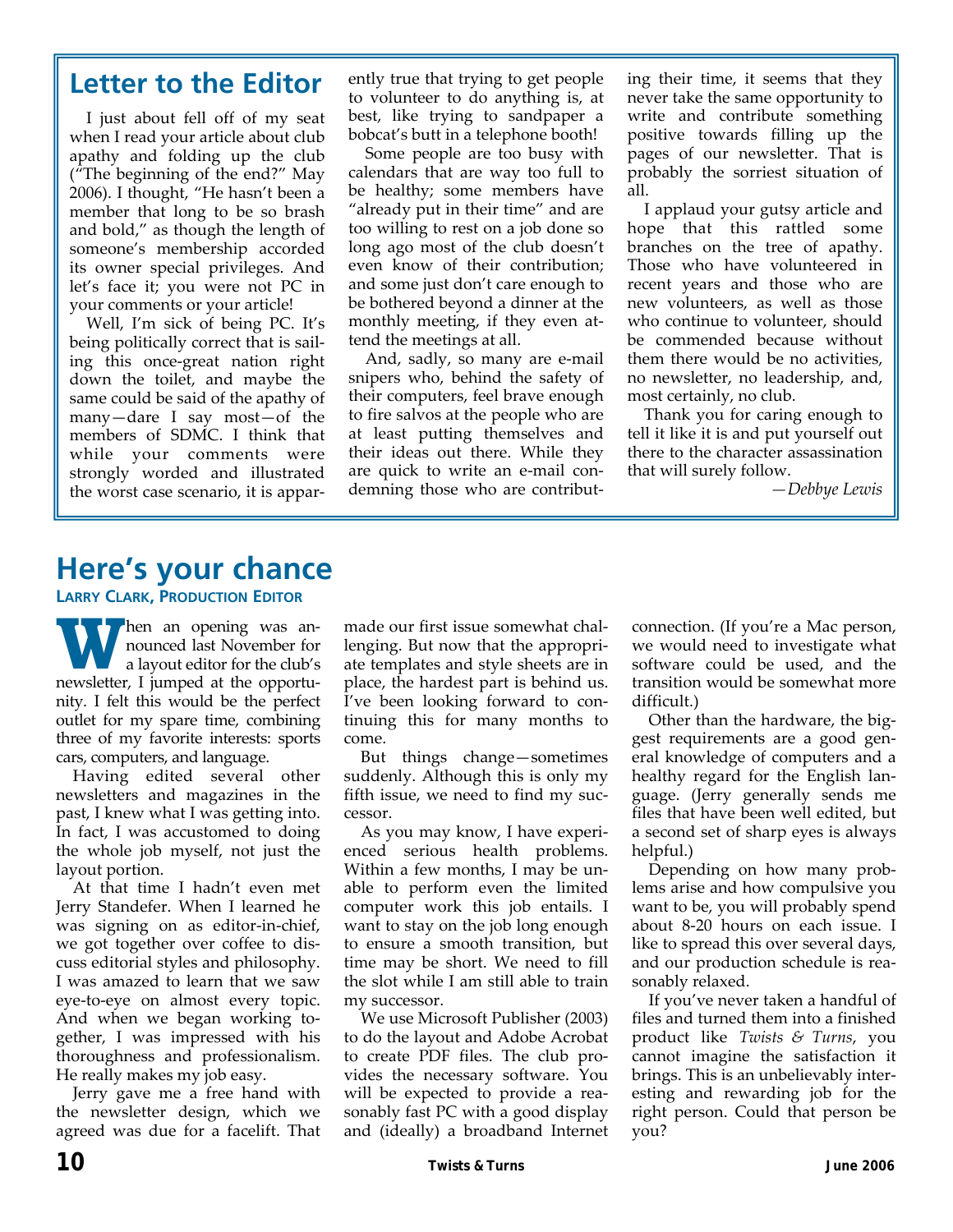# **Annual Meeting celebrates club's 10th birthday**

#### **KELLEY RAYMOND**

The San Diego Automotive Mu‐ seum provided the site for the club's 10th annual meeting. Laurie and Jim Patton greeted meeting attendees with a program, a copy of the SDMC Membership Handbook, and a bag of specially‐prepared M&Ms that read "*SDMC 10 Years*." Each attendee was also given one special raffle ticket, which, as we would eventually learn, entered us all into a pool for five separate drawings of \$100 cash prizes!

Mark Jordan and Tim Cupp from Mazda North American Operations talked about how the Miata was born. Not being a true "gearhead," I found the most fascinating part of the story that the concept and de‐ sign of the first Miata were kept a secret from the Mazda "suits" for about two years! The team wanted to wait until they had the design and sales pitch just right, so that management couldn't possibly re‐ fuse to put their efforts into produc‐ tion.

Mark Booth presented a fabulous slide show, set to some great "car song" standards. After a moving introductory tribute to the car itself, the show took us on a pictorial his‐ tory tour that highlighted many SDMC events over the last 10 years. Most of us were tapping our toes or bouncing to the beat as we laughed, pointed at the screen and elbowed the person sitting next to us, and reminisced. (Yes, Mark knows many of us enjoyed it so much that we want to buy a copy of it. He's pon‐ dering how best to handle that with‐ out running afoul of copyright re‐ strictions on the songs.)

President Sue Hinkle introduced SDMC's founding members, and we all showed our appreciation for their efforts of a decade ago with a loud and enthusiastic round of ap‐ plause! Next, Sue introduced office holders and volunteers who had worked for the Club over the past year, and thanked them all with gifts and tokens of appreciation that included Olympic‐style "gold med‐ als" for their efforts.

The election of new officers was completed quickly and with little effort. With only one candidate per office volunteering, and Club mem‐ bers enthusiastically helping out with nominations and seconding of motions (not necessarily in Robert's Rules of Order sequence), the whole election took about 10 minutes. Congratulations to incumbents President Sue Hinkle and Secretary Brenda Kay on their respective sec‐ ond terms, and welcome to our new Treasurer, Judy Ryan. Larry Clark was elected as the new Vice Presi‐ dent; unfortunately he has subsequently resigned due to health con‐ cerns. The SDMC sends its heartfelt hopes and best wishes to the Clarks during the coming months.

During all the hustle and bustle, Regalia "bidness" was good! Linda Payne and Mary Clark racked up more than \$350 in sales, with anni‐

versary shirts going like hotcakes. Pins and decals also sold well.

Next, it was on to what this club does best: eat! Brenda Kay had arranged for a humdinger of a spread, with all the trimmings, from Pat & Oscars. I helped myself to a combo platter with at least

![](_page_10_Picture_11.jpeg)

**What's a birthday party without a cake? Ours sported the club's 10th Anniversary logo.** *Photo: Jerry Standefer* 

one of everything: chicken wings, ribs, pasta, and both of the yummy salads. Then I bellied up (literally!) to the dessert table, where I re‐ peated my combo strategy by hav‐ ing one piece of each of the different kinds of cake. They were equally delicious, and I was deservedly mis‐ erable for about the next four hours.

For the first time since I joined the Club more than a year ago, Scott Lewis did *not* win half of the raffle items! I wasn't the only one who was shocked. Everybody took turns hollering at Jack Hinkle to wake up and check his numbers, and Tom Thompson won a set (in separate drawings, no less, what a feat!) of lovely matching handbags from Geri's Bazaar. Helen Sharp won \$100 and didn't hesitate a New York minute before showing us all that she keeps her cash close to her heart!

Thanks to everyone who helped put on such a terrific event! Special thanks to Mazda North American Operations for their financial sup‐ port of the Annual Meeting, and for providing the guest speakers. Thanks to the vendors and members who donated the great raffle prizes, and to the members who worked so diligently to solicit them. Thanks to Brenda Kay for arranging the scrumptious lunch, and to all of the folks who helped set up and clean up before and after the meeting.

Like *all* SDMC activities, this couldn't have happened—much less been so successful—without *every‐ one's* help.

![](_page_10_Picture_17.jpeg)

**Mark Jordan describes some of the early prototypes of the firstgeneration Miata.** *Photo: Jerry Standefer*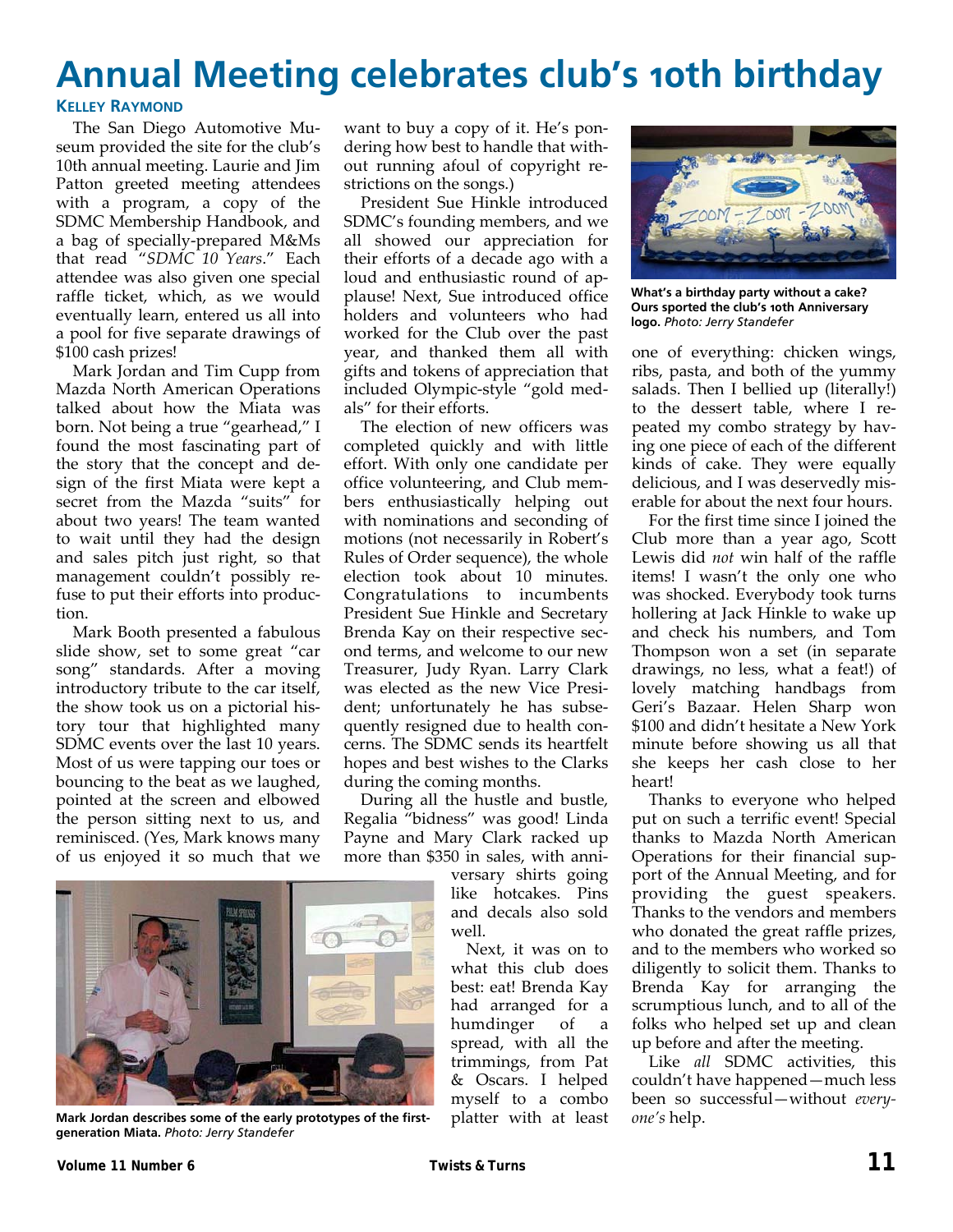# **Member Discounts**

**M** any vendors offer discounts to<br>does not endorse these vendors,<br>but lists them a a mombarchin bonofit Miata Club members. The club but lists them as a membership benefit. Some offers may require you to show a current SDMC membership card.

Businesses that wish to be listed must offer a discount from their normal retail prices to SDMC members. Listings are limited to five lines (about 30‐35 words). Contact NEWSLETTER@SANDIEGOMIATA CLUB.ORG for more information.

#### **Automotive Services**

**Allen's Wrench**. Mazda Master Tech‐ nician. 1620 Grand Avenue, San Marcos. 760‐744‐1192. Discount: 10% (except oil changes).

**American Battery**. Miata batteries & all other batteries. 525 West Washington, Escondido. 760‐746‐8010. Contact: Jeff Hartmayer. Discount: Fleet discount on all products.

**Bumper Express**. Plastic bumper repair at shop or mobile truck will come to you. 9630 Black Mountain Rd., Ste. J, off Miramar Rd. 877‐228‐6737. WWW.BUMPER EXPRESS.COM. Discount: 20%

**Coast Car Covers, Inc**. Car covers, cockpit covers. 1229 Morena Blvd., San Diego. 619‐275‐7100. Discount: Wholesale price.

**Express Tire**. Auto repair, tires. 12619 Poway Road, Poway. 858‐748‐6330. Man‐ ager: David Dolan. Discount: 10% on parts and labor, including tires.

**Geri's Bazaar**. Custom deck bags, boot bags, travel bags. Maximize the space in your trunk. Contact: Geri Causarano. 828‐ 400‐1673. WWW.GERIS‐BAZAAR.COM. Sub‐ stantial savings to club members.

**Good‐Win Racing LLC**. Miata intakes, exhausts, shocks, springs, & goodies from Racing Beat, Moss, and more. WWW.GOODWIN‐RACING.COM. 858‐775‐ 2810. Special club price on everything.

**Just Dings Ltd**. Mobile paintless dent re‐ moval. 858‐569‐3464. Discount: 15%

**Kesler Customs**. Miata chassis braces, adjustable dead pedals, hide‐away license plate brackets. Installation of aftermarket parts, fabrication, light welding. Ted Kesler, 619‐421‐8472. Special club prices.

**Knobmeister Quality Images**. 3595 Gray Circle, Elbert, CO 80106‐9652. Joe Portas, JOE@KNOBMEISTER.COM. 303‐730‐6060.

**Langka Corp**. Guaranteed paint chip and scratch repair system. Cleaning, detailing, and restoration products. 800‐945‐4532. WWW.LANGKA.COM. Discount: 30%.

**Larry Dennstedt's Auto Repair**. 4283 41st Street, San Diego. 619‐284‐4911. Discount: 10% on labor.

**Lutz Tire & Service**. Alignment specialist, tires. 2853 Market Street, San Diego. 619‐ 234‐3535. Ask for Mike. Discount: 10% on parts (tires not included).

**Magnolia Auto Body**. Restorations, body work. 476 West Main Street, El Cajon. 619‐ 562‐7861. Ask for T.J. Discount: 10% on labor and parts.

**Porterfield Enterprises Ltd**. Brake pads, rotors. 1767 Placentia Ave., Costa Mesa. 949‐548‐4470. Discount: 15% on Porter‐ field & Hawk brake pads; \$10 off rotors; \$9.25 for Motul 600 brake fluid (1 pint).

**Smog Squad**. 3342 Rosecrans, San Diego. 619‐223‐8806. General Manager: Jose Munoz. Discount: \$10 on smog tests.

**Team Voodoo**. Nearly legendary shift knobs, t‐shirts, hats, decals, etc. VBOB@TEAMVOODOO.COM or fax 858‐679‐ 9484. Discount: 10% and no sales tax.

**Thompson Automotive**. Cool accessories for our cool cars; oil filter relocation kits,

gauge kits, air horns, brakes, Voodoo knobs, & MORE. WWW.THOMPSON‐AUTO MOTIVE.COM. 949‐366‐322. Discount: 10%

**Tri‐City Paint**. Professional detailing, pro‐ ducts, paint, airbrushes, car covers. West Miramar Area: 858‐909‐2100; Santee, Mis‐ sion Gorge: 619‐448‐9140. Discount: Body shop pricing #CM6660.

**WheelStore**. Wheels, tires, suspension, alignment. 208 S. Coast Hwy., Oceanside. 760‐967‐1336. Contact: Joe Jordan. Dis‐ count: Wholesale price on tires; \$10 off alignments.

#### **Mazda Dealerships**

**Bell Road Mazda**. Phoenix. 800‐765‐5292. Ask for John Mardueno or Scott Moehn. Discount: 20% on Mazda parts and acces‐ sories.

**Mazda of Escondido.** 760‐737‐3200. Dis‐ count: 15% on parts and labor (not includ‐ ing smog certification.)

**Westcott Mazda**. National City. 619‐474‐ 1591. Discount: 10% on parts or labor (except oil changes).

#### **Other Services**

**Alarm 2000**. Residential and commercial alarm installations and monitoring. Free equipment with 2‐way voice & free install. Buffy Hergenrader, 619‐221‐0948. BUFFY@ IOPENER.NET. Discount: No connection fee.

**Coldwell Banker Real Estate**. David T. Bryan, Realtor. 619‐334‐4625. DAVIDBRYAN @COLDWELLBANKER.COM. Free market analysis. No transaction fees for SDMC members or referrals!

**Rosin & Associates**. Attorneys at law. Accidents, insurance issues, general civil law. No recovery, no fee. Anita Rosin, anita.rosin@rosinlaw.com. 619‐543‐9600. Discount: 10% on attorneys fees.

## **Thanks to Mazda, vendors, and club members**

**SUE HINKLE, PRESIDENT**

The San Diego Miata Club mem‐ bership expresses their gratitude and appreciation to Mazda for sponsoring the club's 10th Annual Meeting. Mazda's sponsorship made it possible to have a special Annual Meeting celebrating our 10th Anniversary with all of the trimmings.

I would like to extend special thanks to our guest speakers, Mark Jordan and Tim Cupp from Mazda North American Operations, who provided special presentations on the new MX‐5, a history on the evo‐ lution of the Mazda Miata, and de‐ tails about the new MX‐5 Racing Series.

I would also like to thank those vendors and club members who supported our Annual Meeting raf‐ fle with donated items, gift certifi‐ cates, and cash prizes:

**Mazda North American Operations Clearwater Company The Crazy Red Italian Dennstedt's Auto Repair Geri's Bazaar Meguiar's Thompson Automotive Products Team Voodoo Mark and Cathy Booth Jack and Sue Hinkle Brenda Kay Steve and Paula Kennison Jay Minnich Kelley Raymond**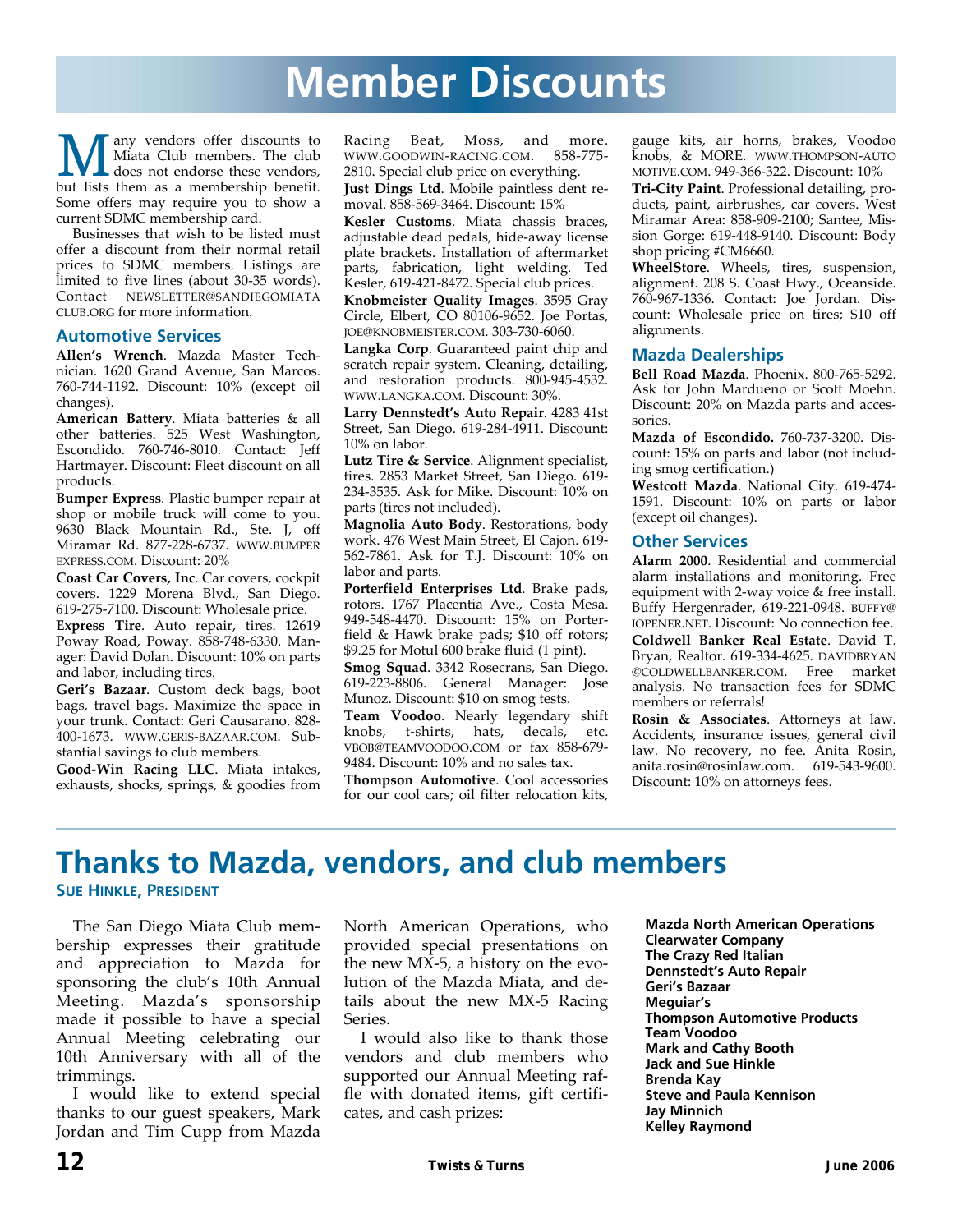# **Classified Ads**

#### **MIATAS FOR SALE**

**2004 Mazdaspeed MX-5**. 4,000 miles, like new. Velocity Red metallic paint, factory red/black two-tone interior, factory turbocharger, 6 spd manual transmission, factory Mazdaspeed suspension, Bose audio system with wind blocker speakers. This car has the best of everything Mazda has ever put on a Miata. The car is absolutely perfect. \$21,565 Kelley Blue Book retail value; \$19,485 private party value. Offers? Jan Wagner. JWAGNER2@SAN.RR.COM (Jun)

#### **PARTS FOR SALE**

**Various parts.** 1.6 engine long nose crank, 78,000 miles, \$400. It's complete, but has some damage internally. 10AE seats, \$500. Lots of suspension and other parts, 1990 to 1999. One set of black cloth 2006 seats, a black top, and other miscellaneous parts (take offs from 2006 spec Miata race cars). Wally Stevens, 619-232-2801

# **Anniversary Regalia**

**NEW.** Celebrate our 10th anniversary with these static‐cling de‐ cals. Easy on, easy off. Size: 5¼" x 3". Just \$5 each.

![](_page_12_Picture_7.jpeg)

We still have a few commemorative T‐ shirts. White with blue logo on front and back. \$10 each (\$11 for XXL and XXXL).

![](_page_12_Picture_9.jpeg)

To see our additional products, visit us at the website. To place an order, please contact REGALIA@SANDIEGOMIATACLUB.ORG or visit us at the monthly meeting.

*—Linda Payne and Mary Clark, Regalia Team*

ext. 313; or evenings 619-234-2858. Note new E-mail address: WALLYMIATA@GMAIL.COM (May)

#### **ANNOUNCEMENTS**

**Buying or selling** your Miata or Miata accessories? You can do it for free on Miatamart—the Miata for Sale web site, run by SDMC member Rainer Mueller. Check it out at WWW.MIATAMART.COM.

**Classified ad space is provided at no cost to** *SDMC members only***. Ads must include first and last names, telephone number, and e-mail address, which must agree with current club roster.** 

**Send ads to NEWSLETTER@SANDIEGOMIATACLUB.ORG. Ads will run for four months unless canceled, and may be revised and resubmitted.** 

## **Sign up for Meguiar's Day**

Meguiar's will host a car-care clinic for SDMC on Saturday, September 9. This hands‐on, how‐to class will cover the basics of detailing as well as some advanced techniques. Participants will also receive a nice goody bag with Meguiar's products.

The event is limited to 30 cars. You must pre‐ register by (1) registering as a member of the Me‐ guiar's Forum (WWW.MEGUIARSONLINE.COM), and (2) clicking on that site's calendar, choosing September 9, and responding to a message that is linked from that date.

A tour from the Ralph's in Oceanside will leave at 7:30 a.m. Meguiar's will serve donuts and coffee at 8:30 a.m. The class will start at 9:00 a.m. and will continue throughout the day. Pizza and sodas will be served for lunch.

For further information, contact Ken Hurd at 858‐ 536-4040 (w) or 858-229-6105 (cell).

### *Twists & Turns* **is printed by:**

![](_page_12_Picture_23.jpeg)

13000 Danielson St., Suite G Poway, CA 92064 Fax 858-486-6779 signup7@aol.com Lic.#714961